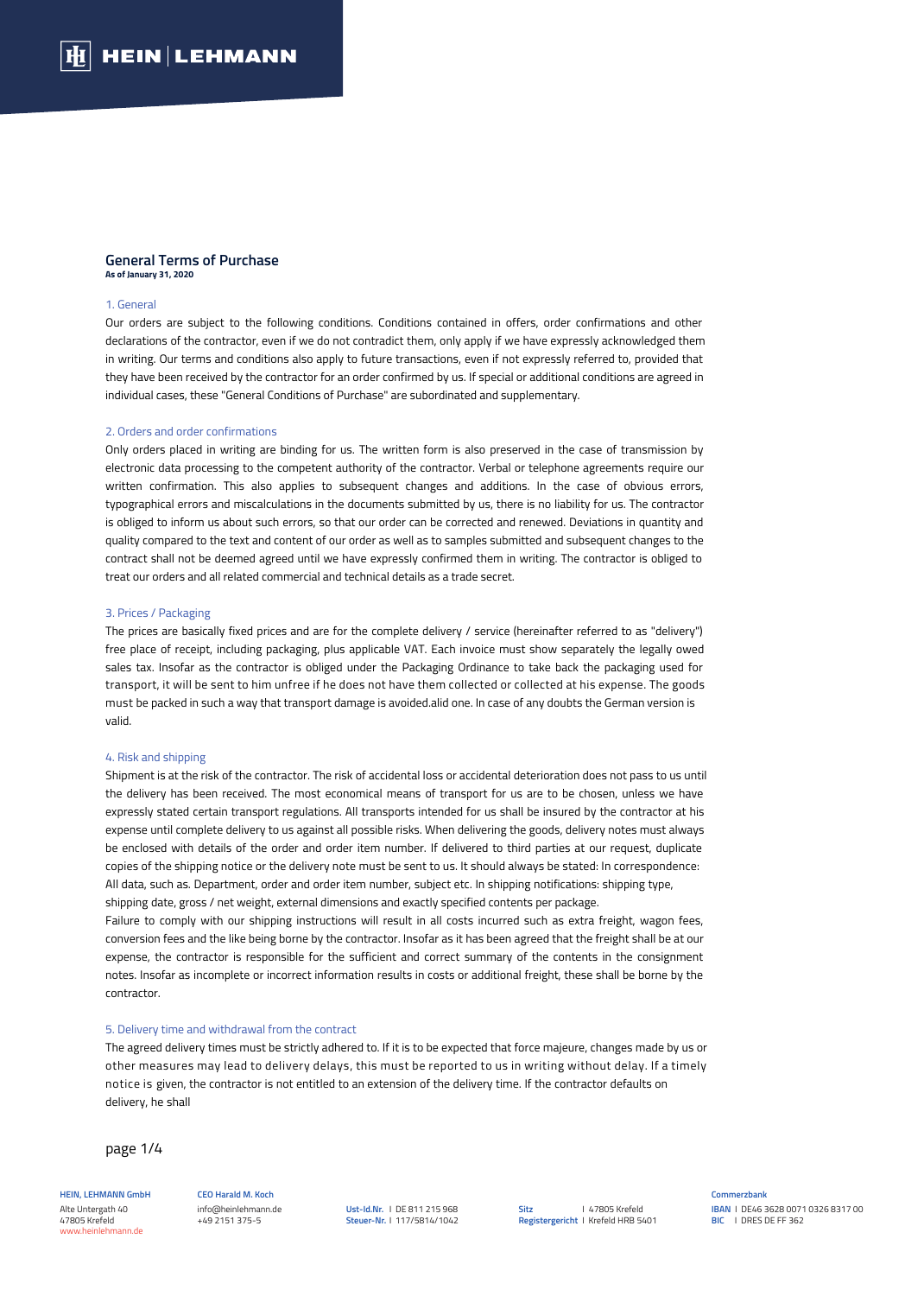bear the damage caused by the delay. After fruitless expiry of a reasonable period, we are entitled to withdraw from the contract or to claim damages for non-performance. The right of withdrawal applies to the entire order, even if a partial delivery of the contractor has already been made. However, we are also entitled to withdraw only from the part of the delivery that has not yet been delivered.

# 6. Accounting and Payment

The invoice - including freight invoice - must be submitted to us in triplicate immediately after delivery separately. The bill must u. a. be sure to refer to our order and order number. If the deadline for deduction of the discount can not be adhered to by failing to comply with this provision, it will automatically be extended and will commence on the day on which we have received all required information. Unless otherwise agreed, our payment is made within 14 days of receipt of goods and invoice with 3% discount or within 60 days net. The 14-day deadline is met if the payment order is placed by the last day of the deadline. If, after the acceptance of the payment, it has been established that the remuneration for the Contractor has been determined by derogation from the contract or due to incorrect attributable costs, the invoice shall be corrected. Both we and the contractor are obliged to pay or reimburse the resulting surpluses. The appeal to a possible omission of the enrichment (§ 818 Abs. 3 BGB) is omitted. In the case of over / underpayment, the excess / shortfall amounts to be reimbursed will be 5%. H. p. a. interest.

### 7. Relevant regulations and liability insurance

The contractor is obliged to provide the delivery ordered by us according to the generally recognized rules of technology and to observe the VDI, VDE and DIN standards valid at the time of delivery and the other relevant statutory provisions as well as the accident prevention regulations. In the case of export orders, the relevant regulations of the country of destination must be complied with and proforma commercial invoices, certificates of origin or other export documents required under the relevant import regulations must be submitted before shipment. In the case of dangerous goods, the contractor must attach a leaflet about proper use to each and every part of the goods and inform them of the special dangers.

# 8. Notification of defects and acceptance

For the complaint of defects, wrong delivery or quantity errors according to § 377 HGB a period of 6 weeks applies as agreed. If an acceptance is carried out, it will be carried out jointly, as far as agreed. The notice period for hidden defects is 6 weeks from discovery of the defect.

#### 9. Guarantee and liability

For defects in the delivery, the contractor shall assume a guarantee for a period of 2 years after acceptance in such a way that it immediately immediately replaces or repairs any parts that become unusable or defective during this period as a result of faulty or unsuitable material or defective execution , where all additional costs such as Removal, installation and transport costs to be borne by the contractor. The o. A. Warranty period also applies to hidden defects. For repaired or replaced parts, the warranty period begins again. In urgent cases or if the contractor fails to meet its guarantee obligations despite notification and setting a reasonable deadline, we have the right to eliminate or eliminate defects or damages through procurement of spare parts or in any other suitable form at the expense of the contractor. In such case the guarantee obligation remains with the contractor. The warranty period is interrupted by a written notice of defects. As long as no agreement on defects is reached, the limitation of our claims is inhibited. The contractor is responsible for ensuring that the delivery items have the warranted characteristics. In addition to the stipulations in DIN standards, the assured characteristics are those which can be found in form-specific specifications or those which correspond to the generally accepted state of the art. The contractor is responsible for all claims arising from the liability under the Product Liability Act, which relate to his share of delivery, and indemnify us in this respect

page 2/4

**HEIN, LEHMANN GmbH** Alte Untergath 40 47805 Krefeld www.heinlehmann.de

**CEO Harald M. Koch**  info@heinlehmann.de +49 2151 375-5

**Ust-Id.Nr.** I DE 811 215 968 **Steuer-Nr.** I 117/5814/1042 **Sitz Registergericht** I Krefeld HRB 5401 I 47805 Krefeld

**Commerzbank IBAN** I DE46 3628 0071 0326 8317 00 **BIC** I DRES DE FF 362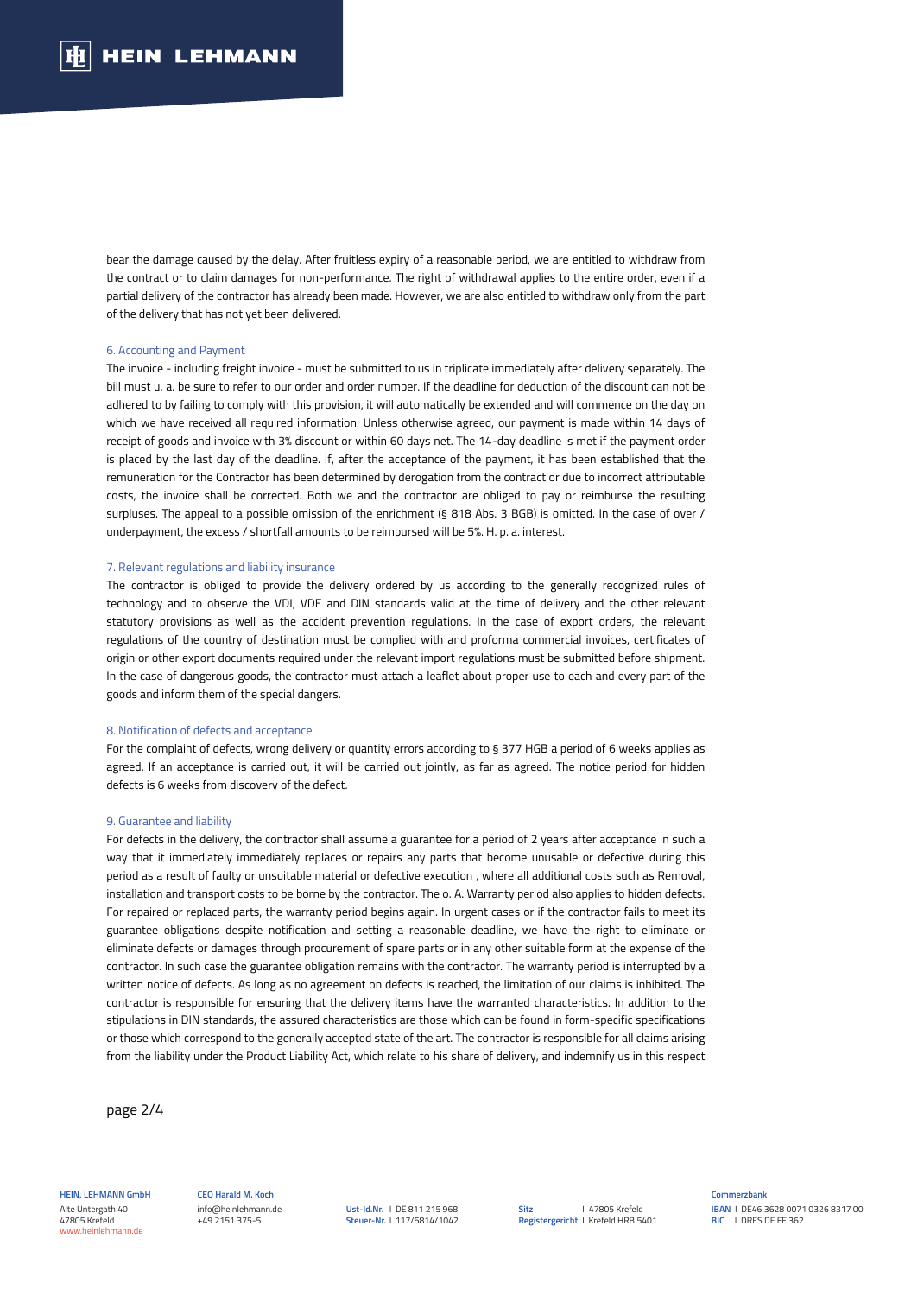from claims for damages by third parties. A recourse of the contractor with us is only permissible in this regard, if we, our executives or vicarious agents caused the damage caused intentionally or grossly negligently. The liability of the contractor extends to direct and indirect damages. In particular, the indirect damage includes costs for the treatment and processing, if the defect of the delivery item has only become recognizable to us after the beginning of the working or processing. The contractor is also liable for the fact that patents or other proprietary rights of third parties are not infringed by our delivery and the use of the delivered goods by us. Furthermore, the contractor is obliged to inform us about the material properties of the delivery items, as far as they can pose a threat to the environment. If such information is not provided, the contractor expressly assures that it is possible to dispose of the delivery items without any special expenses. The contractor is liable for the fact that no risks to the environment result from the delivery items in the event of proper storage, handling or processing, and releases us from any claims for damages by third parties. In addition to the warranty claims, we are entitled to the statutory warranty claims.

#### 10. Assignment and offsetting

The contractor is prohibited from assigning claims against us under existing legal relationships. The contractor can offset only with undisputed or legally established claims. We reserve the right to assign our claims arising from the existing legal relationships to third parties at any time and to set off all claims against us against any counterclaims of the contractor.

### 11. Completeness clause

In the case of delivery of equipment and system components, the contractor must deliver all the parts necessary for proper and safe operation of the system or the system component, even if they are not specifically listed in detail in the order.

#### 12. Drawings, models etc.

The tools, drawings, models and other parts or documents made available to the contractor remain our property and may not be used or made available to third parties without our written approval. They are to be returned to us at our request. The aforementioned items are to be insured against loss, damage and loss for us from the time the risk passes to the contractor until they are returned to us free of charge. All damage resulting from the occurrence of these events shall be borne by the contractor. According to our information, drawings, models, etc. manufactured parts may only be delivered to us. This applies even if production facilities were procured at the contractor's expense or if the acceptance of defective parts was refused or if further orders are no longer issued. In case of infringement, the contractor is liable for all damages. The drawings made by the contractor must be presented to us before the start of production.

#### 13. Place

The place of delivery is the place where the factory for which the delivery is destined is the place of performance, for payments Krefeld.

# 14. Jurisdiction and applicable law

For all disputes arising directly or indirectly from the contractual relationships, if the contractor is a merchant within the meaning of the German Commercial Code, a legal person under public law or a special fund under public law, the place of jurisdiction for both parties is the district court of Krefeld. We are also entitled to choose the general place of jurisdiction of the contractor. All legal relationships between the parties shall be governed by the law of the Federal Republic of Germany under exclusion of foreign law.

page 3/4

**HEIN, LEHMANN GmbH** Alte Untergath 40 47805 Krefeld www.heinlehmann.de